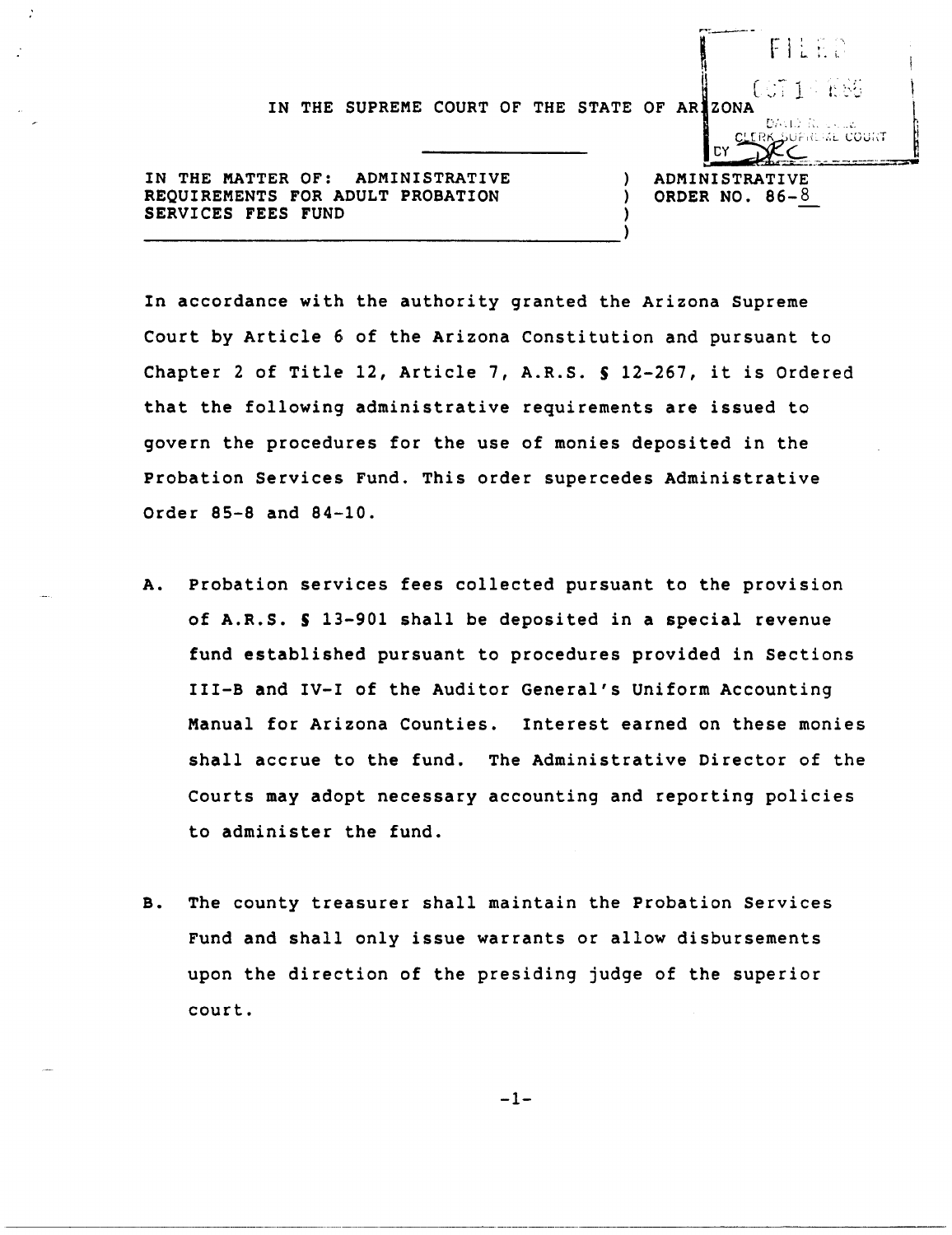- C. Pursuant to ARS S 12-267 the County Treasurer of each county shall, on or before January 10 of each year, submit an annual report to the Supreme Court showing the total amount in the Adult Probation Services Fund.
- D. Monies in the Probation Services Fund shall be expended primarily to pay the salaries and employee related benefits of adult probation officers who provide presentence investigations and supervision services to the superior court, as required by A.R.S. S 12-251. During a fiscal year, not more than 30% of the fund may be expended to otherwise improve, maintain, or expand adult probation services provided within the county.
- E. The provisions of paragraph D notwithstanding, 30% of the funds in the Probation Services Fund may be expended to cover any cost or losses resulting from responsibilities required by the chief adult probation officer pursuant to A.R.S. S 12-295. When circumstances occur which require an expenditure greater than 30%, the presiding judge of the superior court may apply to this court for authority to exceed the 30% limitation.
- F. On or before August 31 of each year the presiding judge of the superior court shall provide the Administrative Director of the Courts with a statement on a form provided by the

$$
-2-
$$